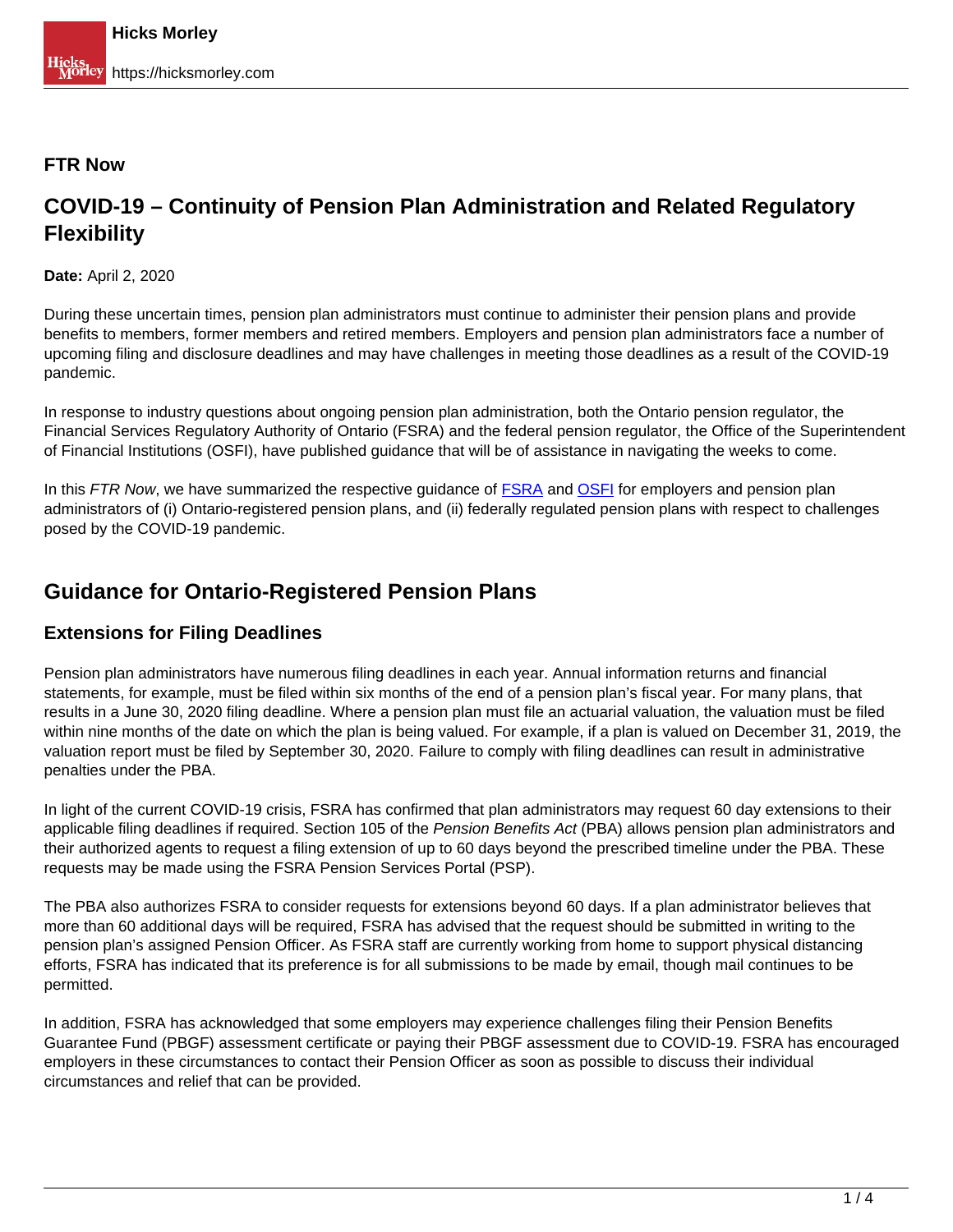### **Statement Deadlines – Foregoing Penalties**

In addition to prescribed filings that may be required during the current crisis, FSRA also acknowledged that many annual member statements may be due shortly. Annual member statements, which contain prescribed information regarding members' accrued benefits or total account balances, are due six months after a plan's year end. For most plans, this means that the 2019 statements must be distributed by June 30, 2020. Plan administrators must also distribute biennial former member and retired member statements and member statements upon retirement, termination or death. Since electronic communications are still not widely used due to longstanding restrictions in the PBA, most plan administrators still distribute hard copy statements. Failure to comply with distribution deadlines can result in an administrative penalty being levied under the PBA.

FSRA has acknowledged that many businesses are currently operating under business continuity plans, with more limited operational processes. However, FSRA does not currently have discretion to extend the prescribed deadlines for member statements (in contrast to their express authority to extend filing deadlines).

In the current circumstances, FSRA has advised that if a plan administrator or their agents expect to have difficulty complying with the prescribed distribution timelines, the plan administrator should advise their assigned Pension Officer, by email, as soon as possible. Where a plan administrator has advised FSRA of the challenges related to distribution of member statements, FSRA will not levy a summary administrative monetary penalty with respect to this non-compliance until further notice.

### **Approval for Payment of Commuted Values (CVs) May Be Required**

The COVID-19 pandemic is having a significant impact on the economy, including the securities markets. Many investments have experienced considerable losses and the current events are adversely impacting pension plan asset values.

If the administrator of an Ontario-registered defined benefit pension plan is aware or ought to know that the transfer ratio of its pension plan has fallen by 10% or more since the most recently determined transfer ratio (or if the most recently determined transfer ratio was above 1 and it has fallen to 0.9 or less), there are restrictions on the ability to transfer full CVs out of the pension plan. If this trigger is reached, the administrator cannot transfer any part of the CV of a pension, deferred pension or ancillary benefit without obtaining FSRA's prior approval and certain conditions are met. Approval must be sought using Form 10, which is to be electronically submitted to the plan's assigned Pension Officer.

A plan administrator should ensure it is or its actuary is assisting it with monitoring the transfer ratio of the pension plan at least quarterly, in order to know whether the triggers for limits on CV transfers have been reached and FSRA approval is needed.

Even if approval is given, the administrator must continue to consider whether the total of all transfer deficiencies for transfers since the date of the last filed valuation is less than 5% of the market value of the assets of the plan.

#### **Impact on FSRA's Day-to-Day Operations**

FSRA has indicated that it is reviewing its ongoing work, stakeholder engagement activities and other commitments to prioritize activities and will communicate with the industry regularly.

With respect to ongoing work, FSRA is continuing to review all pending transactions, including asset transfers or plan windups, but the industry should expect some delays to their service times. If an employer or plan administrator has any questions with respect to a pending transaction, they should contact their assigned Pension Officer (by email) or the general inquiries email (PensionInquiries@fsrao.ca).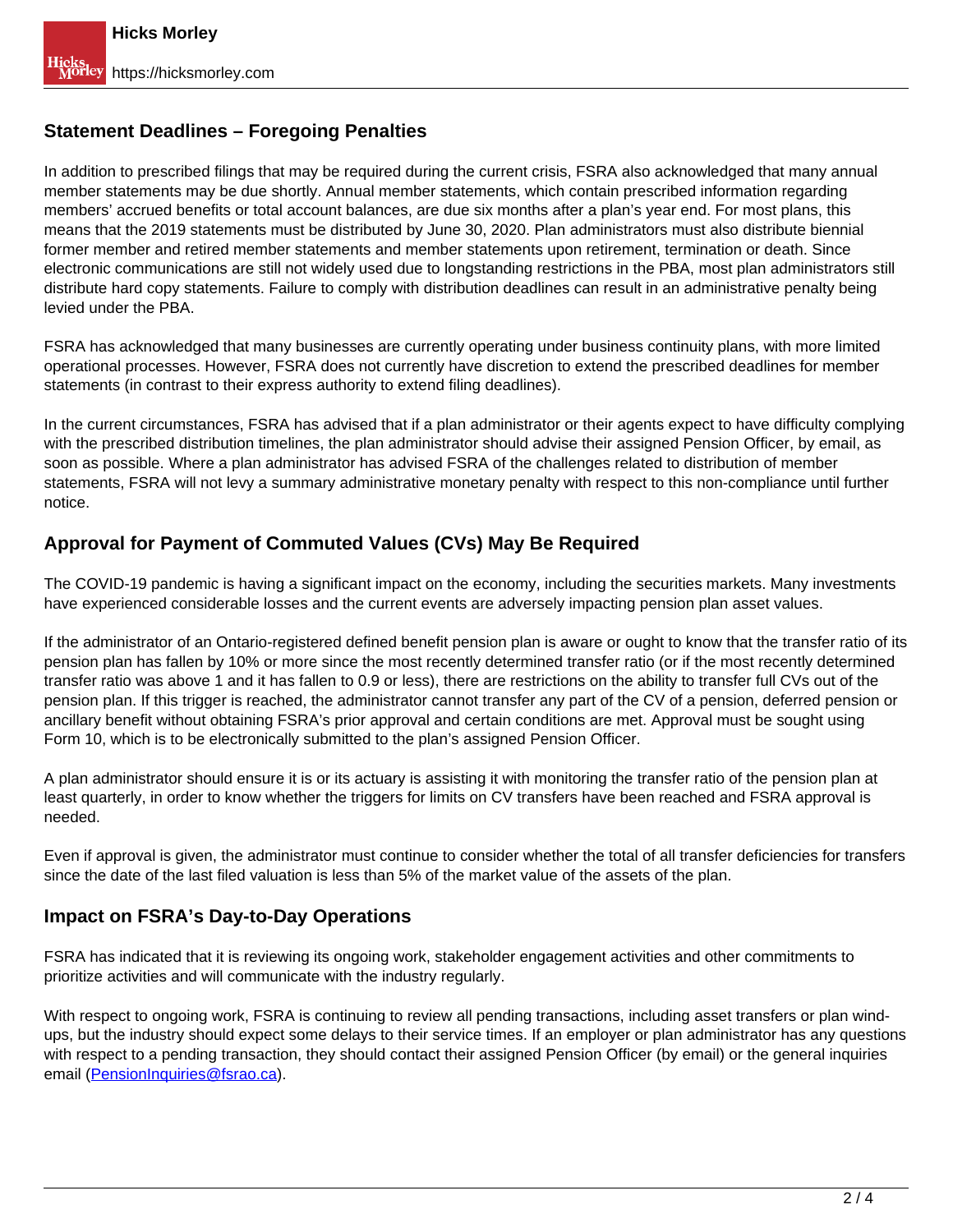New applications and other submissions should be submitted to FSRA electronically. However, if an employer or plan administrator has difficulties with electronic submissions, the assigned Pension Officer should be contacted in order to make alternative arrangements.

# **Guidance for Federally Regulated Pension Plans**

# **Extensions for Filing Deadlines**

On March 27, 2020, OSFI issued a letter to the pension plan industry about upcoming filing deadlines under the Pension Benefits Standards Act, 1985 (PBSA) and the related Regulations. For pension plans with year ends between September 30, 2019 and March 31, 2020, OSFI has announced that regulatory filing deadlines are extended by three months. Normally, the deadline for the filing of prescribed documents and reports, such as the Annual Information Return, audited financial statements and actuarial report, are due six months after a plan's year end. Due to the COVID-19 crisis, these deadlines will be extended to nine months after a plan's year end for plans with year ends falling within the above mentioned window.

OSFI has also announced that annual assessments (i.e., the fee to be paid to OSFI) will not be issued until after the extended deadline has passed.

A similar three-month extension is being provided in respect of annual filings required for pooled registered pension plans that are regulated by OSFI.

#### **Extensions for Annual Member Statements**

OSFI has announced that the date for distributing annual statements to members and former members and spouses or common-law partners in accordance with the PBSA is also extended. The deadline for distribution of these prescribed notices is normally six months after the plan's year end. OSFI announced that the deadline for distribution of these statements for plans with year ends between September 30, 2019 and March 31, 2020 has been extended to nine months after the plan's year end.

OSFI recommends that plan administrators notify recipients of the delay in distribution if the normal deadline will not be met.

## **Temporary Freeze on CV Transfers and Annuity Purchases**

For federally regulated pension plans, OSFI has announced a full freeze on CV transfers in light of the market impact of the COVID-19 crisis. OSFI has revised the Directives of the Superintendent pursuant to the PBSA effective March 27, 2020 to implement a full freeze on portability transfers and annuity purchases relating to defined benefit pension plans.

According to OSFI, transfers and annuity purchases are being prohibited to protect the benefits of plan members and beneficiaries in light of the current financial market conditions, which have negatively affected the funded status of pension plans. The freeze does not impact the payment of pensions to retirees and other beneficiaries.

OSFI intends to review this temporary measure in the coming months. During the temporary freeze period, administrators may request the Superintendent of OSFI's consent to a transfer or annuity purchase based on plan-specific or special circumstances.

## **Suspension of OSFI Consultations**

OSFI also announced that it has suspended a number of consultation initiatives and policy development work related to new or revised guidance until conditions stabilize. This suspension impacts the consultations related to the instructional guides on